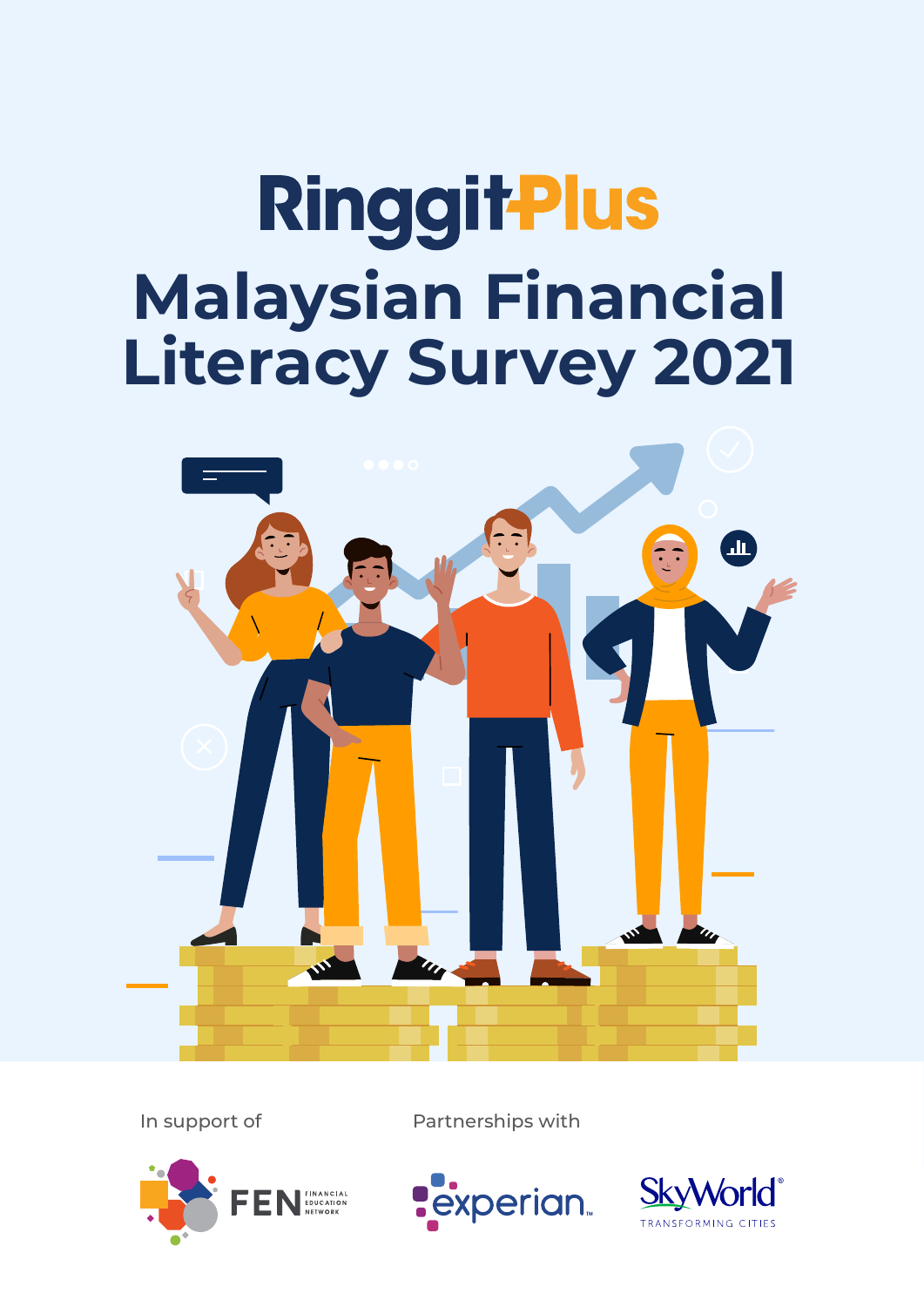© 2021 RinggitPlus, All rights reserved

This report is published by RinggitPlus. RinggitPlus has ensured that the information contained in this report is accurate and verifiable according to the survey conducted. RinggitPlus will not be held responsible nor liable for any errors or omissions from the use or misuse of this information. The views expressed and opinions stated herein may be used for informational purposes only. RinggitPlus does not condone the reproduction of this publication, the storage in a retrieval system nor the transmission of this publication in any form or means, whether electronic, mechanical, photocopying, recording or otherwise, without the prior written permission of RinggitPlus.

For enquiries, please contact: RinggitPlus, No 8, Level 25, Suite 25-1, Vertical Corporate Tower B, Avenue 10, Jalan Kerinchi, Bangsar South, 59200 Kuala Lumpur

Tel: [03-7890 0808](https://www.google.com/search?q=ringgitplus&oq=ringgitplus&aqs=chrome.0.69i59j69i64j69i60l2j69i61j69i60j69i65l2.3353j1j7&sourceid=chrome&ie=UTF-8) Email: [media@jirnexu.com](mailto:media@jirnexu.com)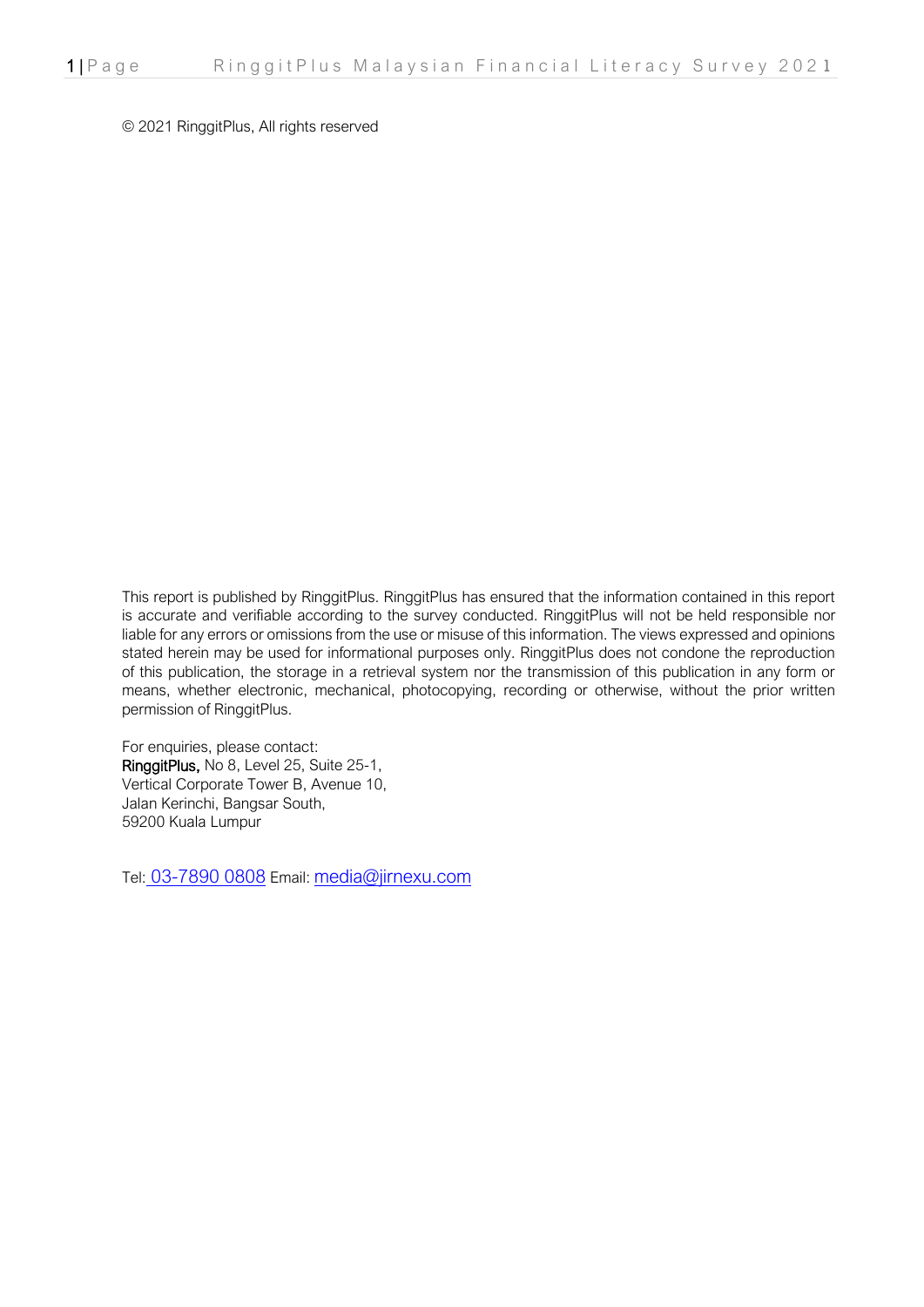# **TABLE OF CONTENTS**

| Heightened awareness on retirement planning, but lackadaisical attitude remains7 |
|----------------------------------------------------------------------------------|
|                                                                                  |
|                                                                                  |
|                                                                                  |
|                                                                                  |
|                                                                                  |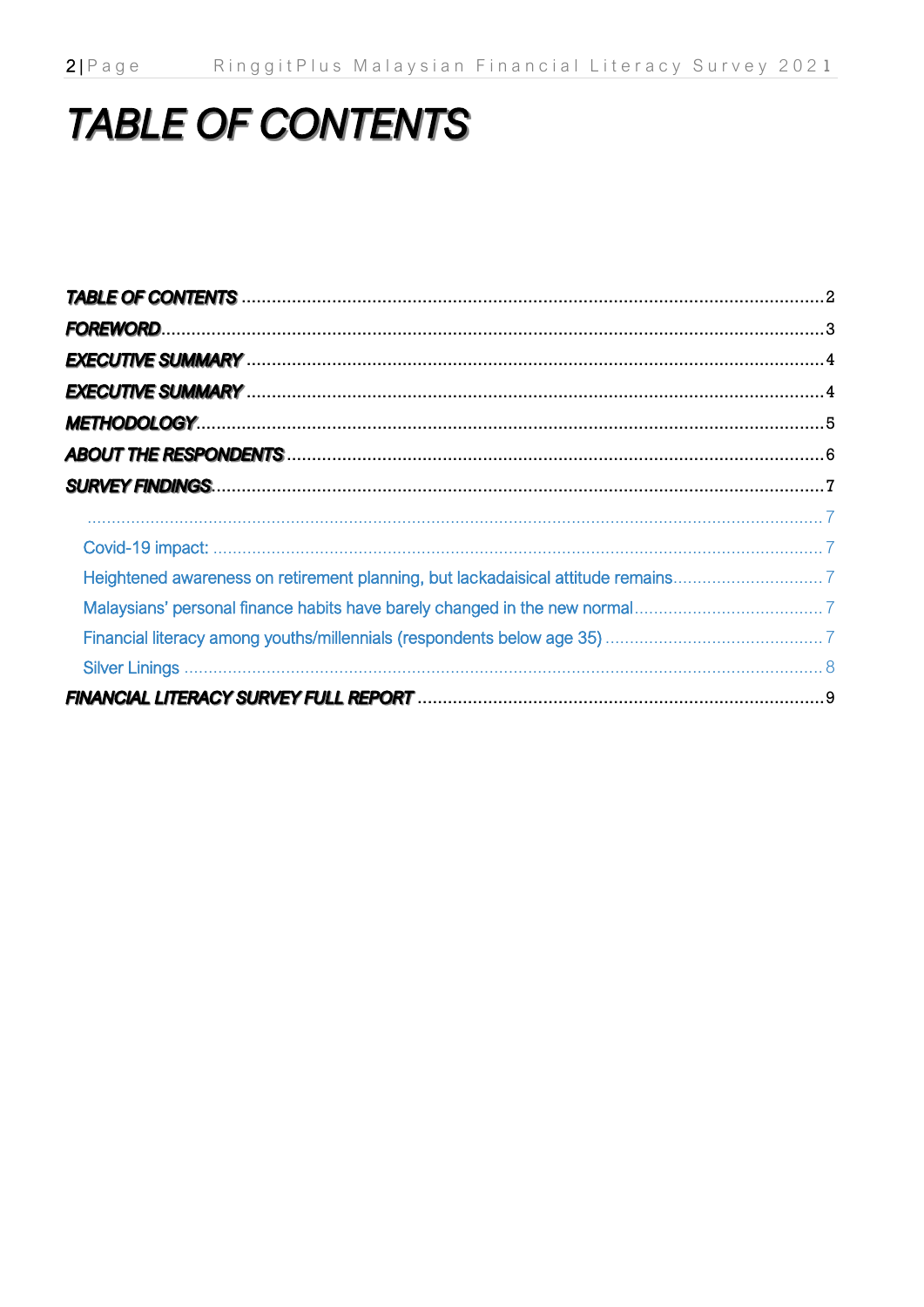# **FOREWORD**

Since 2018, the RinggitPlus Malaysian Financial Literacy Survey (RMFLS) has been successful in shining a light on the state of financial literacy in Malaysia.

The fourth edition of the RMFLS coincides with an extremely challenging period for Malaysians, where most of us are still reeling from the effects of the Covid-19 pandemic. Our survey results revealed that Malaysians from all walks of life struggled to save money as the pandemic hit the economy hard. However, Covid-19 also proved to be a strong catalyst to wake Malaysians up and be more proactive in managing their money - we found that more Malaysians are building emergency funds and are actively planning for their retirement.

As always, we're extremely proud that our humble efforts have been recognised by partners who share a similar vision. We are honoured to continue to collaborate with the Financial Education Network (FEN) as well as Bank Negara Malaysia (BNM) not only for the RMFLS, but in other initiatives to raise financial literacy standards in the country.

The RMFLS continues to be the barometer for our vision, an initiative that will inspire new projects designed to help Malaysians take charge of their financial health. Earlier this year, we launched RinggitPlus Financial Planner, a licensed financial planning service that combines traditional one-to-one financial planning with technological insights designed to finally make financial planning affordable to every

Malaysian. We also introduced the RinggitPlus Academy, a HRDF-claimable extensive 7-hour workshop that covers every aspect of personal finance, hosted by a certified financial planner and aimed at young working adults.

Finally, we are also taking the wraps off our latest product: the RinggitPlus Financial Health Check tool, which we co-developed with mangro, a solution offered by KipleX. This free tool provides a customised assessment of the user's financial health and offers suggestions and recommendations across seven key financial areas: Cash Flow, Debt Management, Investment, Risk Management, Tax Planning, Estate Planning, and of course, your personal Goals.

It took a global pandemic for Malaysians to finally address our poor financial habits. Now, as restrictions begin to lift, let's take the lessons learned in the past two years and continue to improve our financial wellbeing. I hope that RMFLS 2022 will show even more encouraging results.

*Hann Liew* Co-Founder & Director, **RinggitPlus**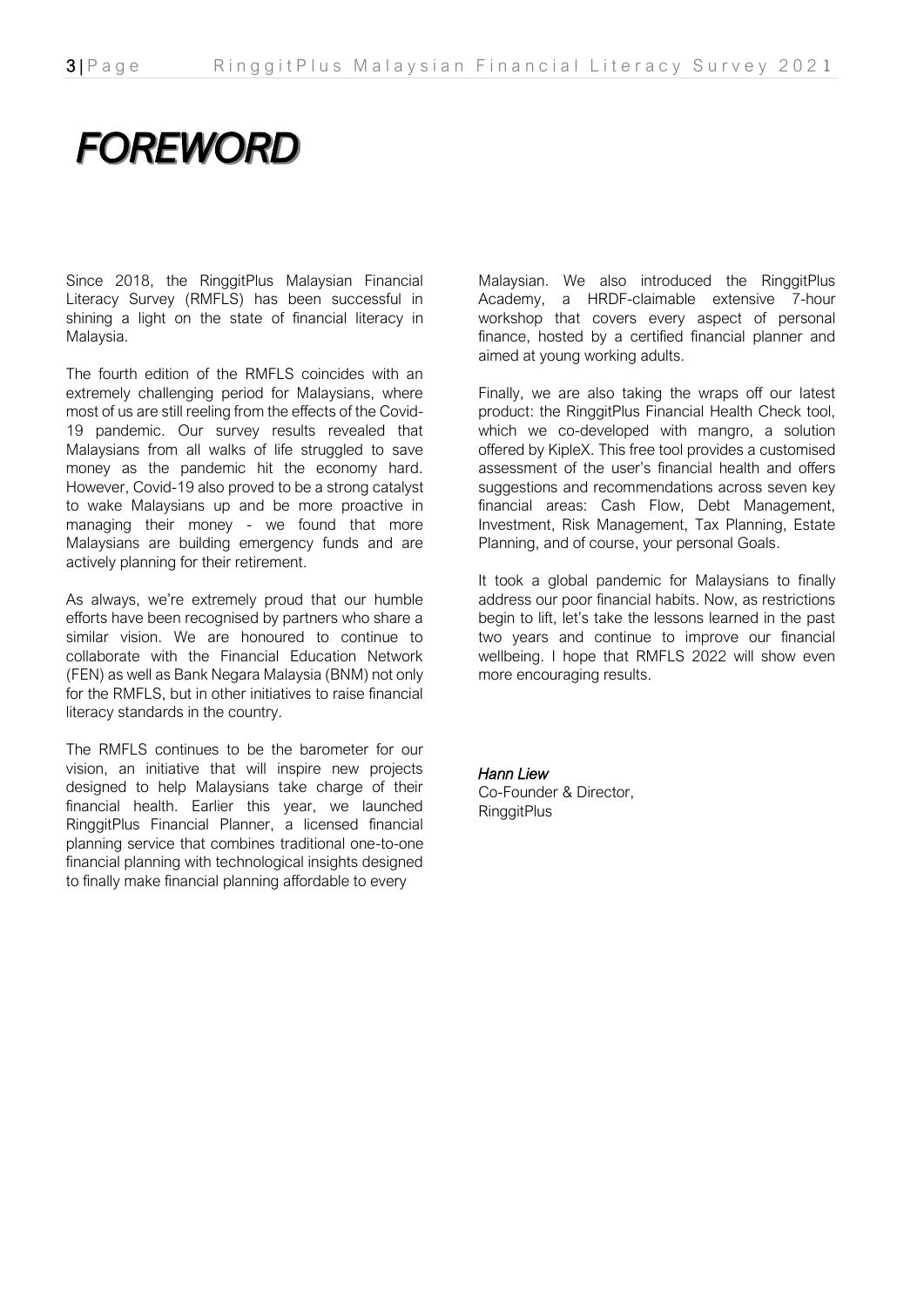# **EXECUTIVE SUMMARY**

This survey was developed to learn about Malaysians' financial behaviours across a range of income levels and age groups. The survey focused on three major aspects: how Malaysians handle their money, how they perceive and understand financial products, and how prepared they are to meet financial uncertainties. Age, location, and income level were used to create profiles of respondents. In addition, this survey also aimed to explore how Covid-19 had affected Malaysians' financial habits more than a year after it struck the country.

This year, participants were asked about their financial habits revolving around spending and saving, retirement planning as well as debt management. Questions surrounding more popularly discussed topics such as digital wallets, cryptocurrency, and the loan moratorium were asked, on top of more traditional ones like property purchasing and insurance.

This survey was conducted using a self-administered questionnaire online to a total of 3,000 Malaysians nationwide. The data is first stratified to represent a statistically accurate population of Malaysia, before further analysis was conducted. The key findings of this survey are described on page 7 and 8.

The 2021 RinggitPlus Financial Literacy Survey concluded that in comparison to last year (2020), Malaysians' personal financial habits remain worrying. Many Malaysians are still susceptible to financial shocks, and a considerable amount continue to spend more than what they earn. Meanwhile, Covid-19's economic impact meant that most Malaysians are not able to save as much as they used to, and more than

one in five Malaysians are considering taking up the loan moratorium.

That said, there are some positives. The top reasons for saving money were to build emergency funds and for retirement - suggesting that many Malaysians have learned the importance of both aspects from the pandemic. In addition, the heightened awareness on Malaysians' EPF savings resulted in many more who now realise that EPF savings alone is not enough for retirement, and hopefully this will catalyse a change for the better.

Interestingly, there is a noticeable drop in credit card ownership, while e-wallet growth remained steady. There are more Malaysians using multiple e-wallets, suggesting that we are getting comfortable with this new contactless payment option.

As for the youths of Malaysia, it is a mixed bag. They are more digitally savvy, which can be seen in higher e-wallet usage and greater willingness to invest in digital assets compared to the national average. However, they tend to have worse personal finance habits compared to the rest of the population.

RMFLS 2021 continues to highlight how the pandemic has exacerbated the financial difficulties of Malaysians, and underlines the importance of financial literacy as a starting point to get back on their feet. With Malaysia gradually reopening, it is imperative that Malaysians build on the lessons learned over the last two years.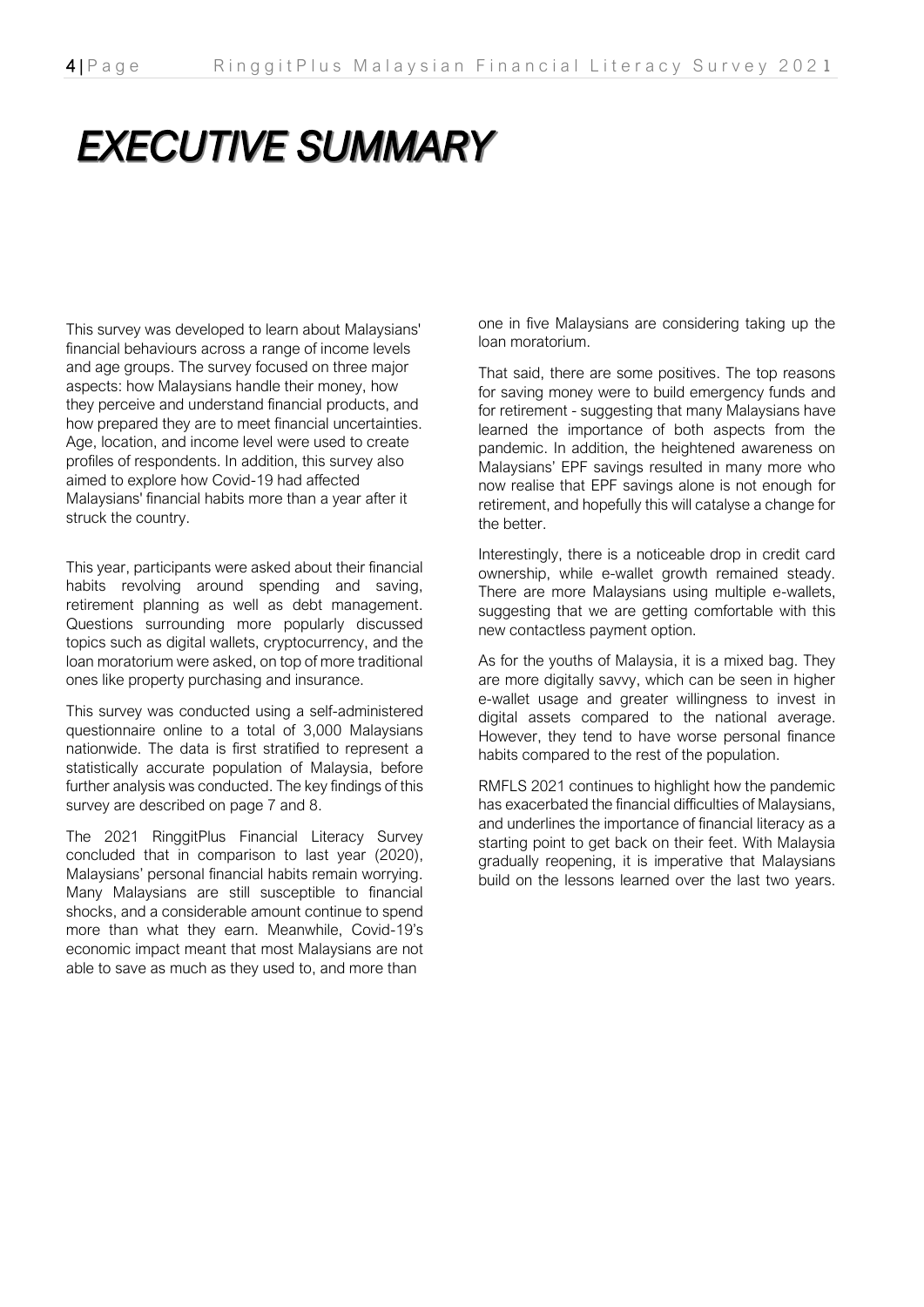# **METHODOLOGY**

The survey was conducted in 3 languages which are English, Bahasa Malaysia, and Chinese, covering all Central, Southern, Northern and East Malaysian regions. The data reported was based on a stratified sampling of 1,518 respondents from the total 3,033 respondents. The data from 3,033 respondents were funnelled according to demographics (age, income, and location) which were then sampled to capture financial sentiments related to financial behaviour and financial well-being illustrative of Malaysians across demographics and strata.

The key findings are outlined on page 7 and 8.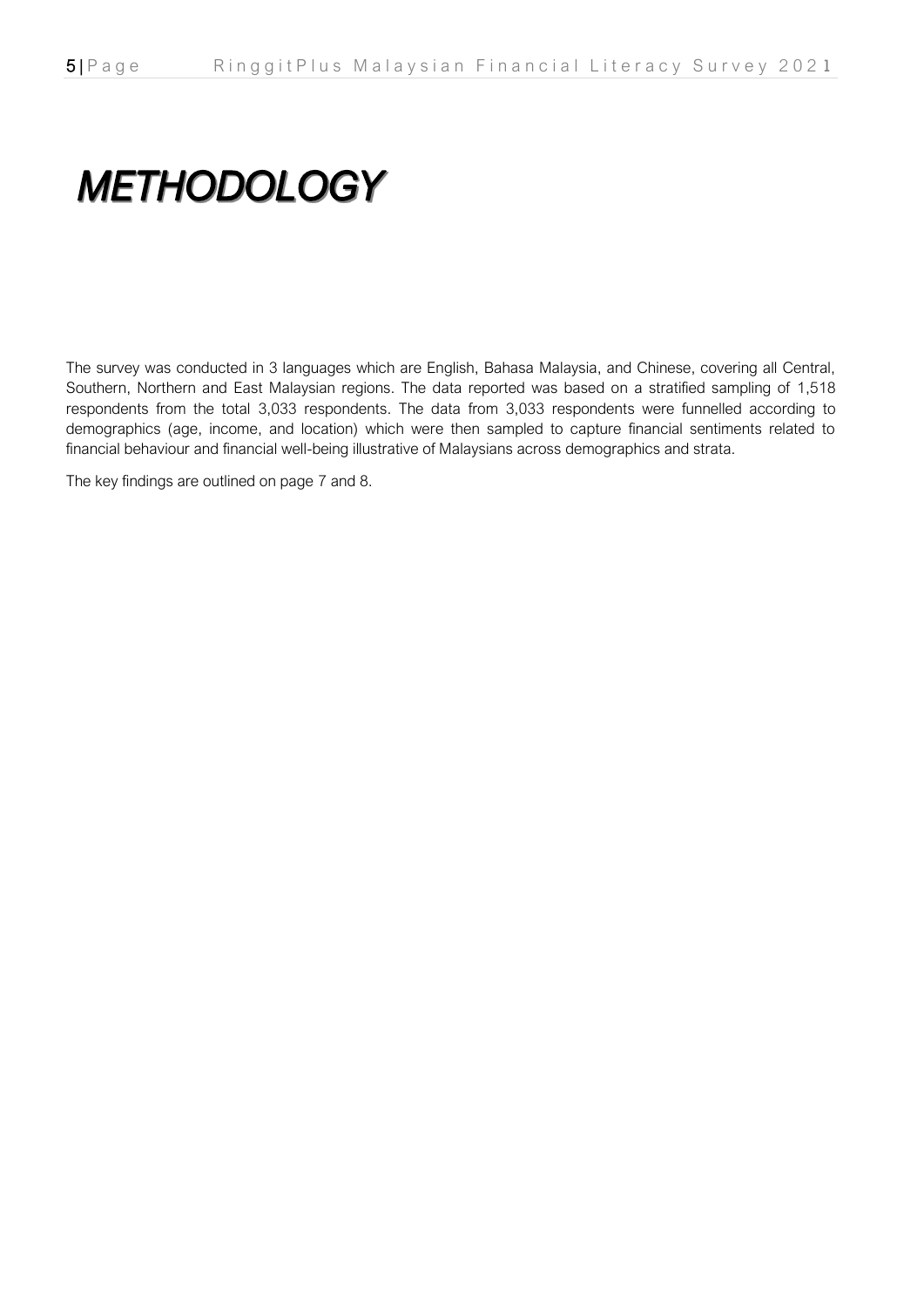# **ABOUT THE RESPONDENTS**



# **Age**

Below 24 - 28%  $45 - 54 - 13%$ 55 and above - 5%

# **Location**

Central - 29% Northern - 19% East Coast - 15% Southern - 13% East Malaysia - 24%

# **Income**

<RM2,000 - 19% RM2,000-RM4,999 - 39% RM5,000-RM10,000 - 28% > RM10,000 - 14%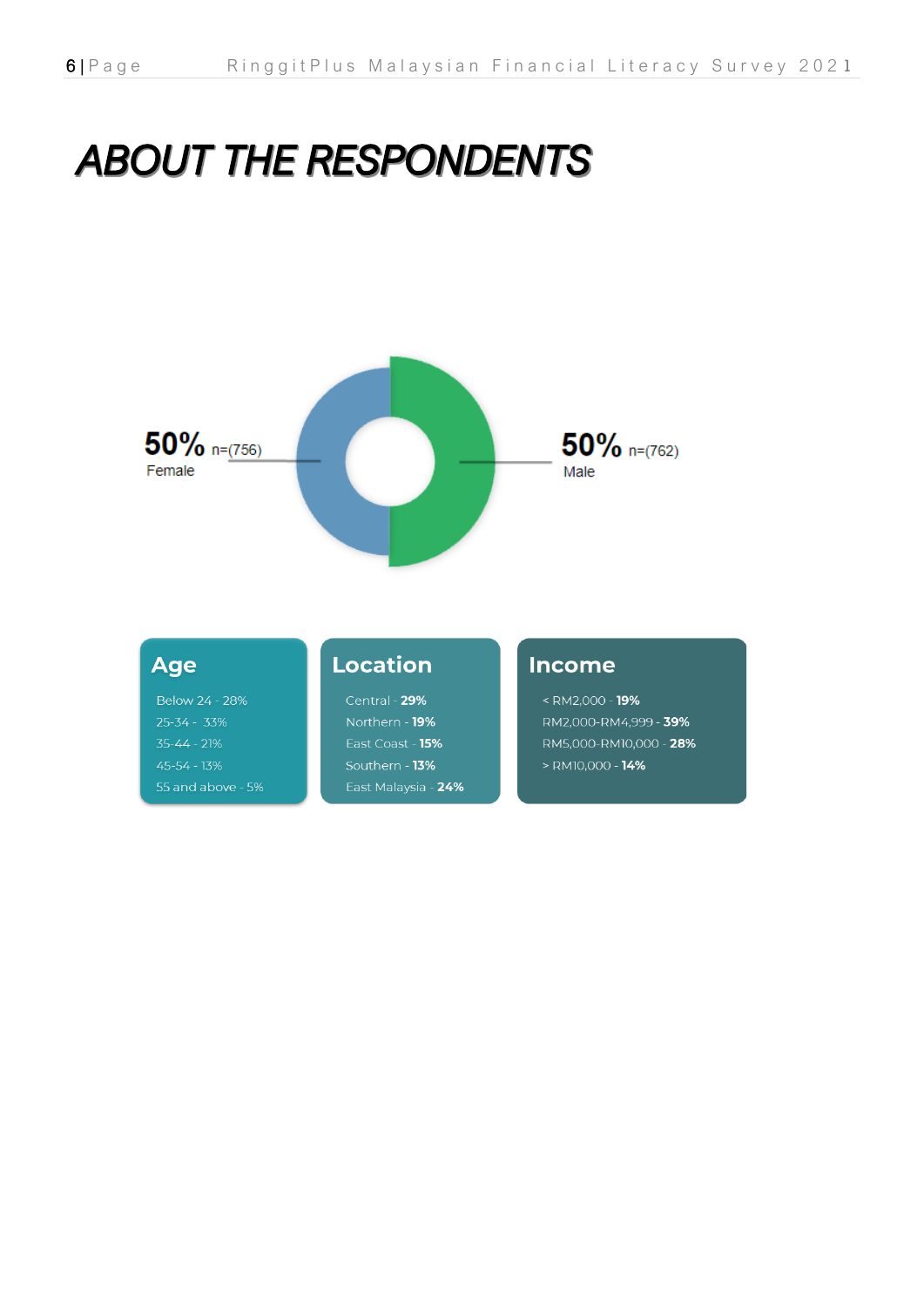# **SURVEY FINDINGS**

### Covid-19 impact:

a. The economic impact of Covid-19 affected Malaysians from various walks of life in their ability to save money. From those who cannot save at all (21% vs 19% in 2020) to those who save RM1,500 or more each month (15% vs 20% in 2020), it was clear that saving money was a steeper uphill task than before.

b. 21% of respondents have either taken or are planning to apply for a loan moratorium - which may be higher than industry estimates.

c. 21% of respondents do not save money each month, effectively living paycheck to paycheck.

d. Despite these difficult times, most respondents (76%) claim that they are in control of their money.

e. Interestingly, there was a considerable decline in credit card ownership in 2021, with 45% of Malaysians not owning a credit card (a 10% drop compared to last year). A similar pattern emerged among existing credit card holders, with fewer holding multiple credit cards.

# Heightened awareness on retirement planning, but lackadaisical attitude remains

a. Many more Malaysians are realising that their EPF savings is not enough for retirement. From 30% in 2020, only 15% believe that their EPF savings is sufficient for retirement purposes. This is likely due to the heightened awareness on this subject from the various EPF withdrawal schemes in 2020 and 2021.

b. Among those who think that their EPF savings is not sufficient, almost half of them (45%) have not yet started any retirement planning - which is unchanged from last year. Despite the heightened awareness over the last two years, it appears many Malaysians remain complacent in this matter.

# Malaysians' personal finance habits have barely changed in the new normal

a. 50% of respondents cannot survive more than 3 months with their savings, if they lose their job (vs 53% in 2020), while 44% of respondents spend exactly or more than what they earn (vs 46% in 2020). These are more likely a result of reduced expenses (due to lockdowns, lack of travel & leisure activities, etc) or belt-tightening exercises from the economic uncertainty, rather than a change in financial habits.

b. e-wallet adoption remains relatively healthy in Malaysia, with more Malaysians using multiple e-wallets compared to last year (36% vs 27% for those who use 3 or more e-wallets). Correspondingly, there was a significant drop in the number of Malaysians who only use one e-wallet.

# Financial literacy among youths/millennials (respondents below age 35)

- a. Digitally savvy: 38% use 3 or more e-wallets (survey average 89%)
- b. Digitally savvy: almost 92% own at least one ewallet (survey average: 89%).
- c. Digitally savvy: 63% willing or open to investing in cryptocurrencies (survey average 51%)
- d. Worse than national average:
	- i. 24% cannot survive beyond 1 month on savings alone (survey average 20%).
	- ii. 57% cannot survive beyond 3 months on savings alone (survey average 51%).
	- iii. 45% spend exactly or more than what they earn (survey average 43%).
	- iv. 55% have not started retirement planning (survey average 44%).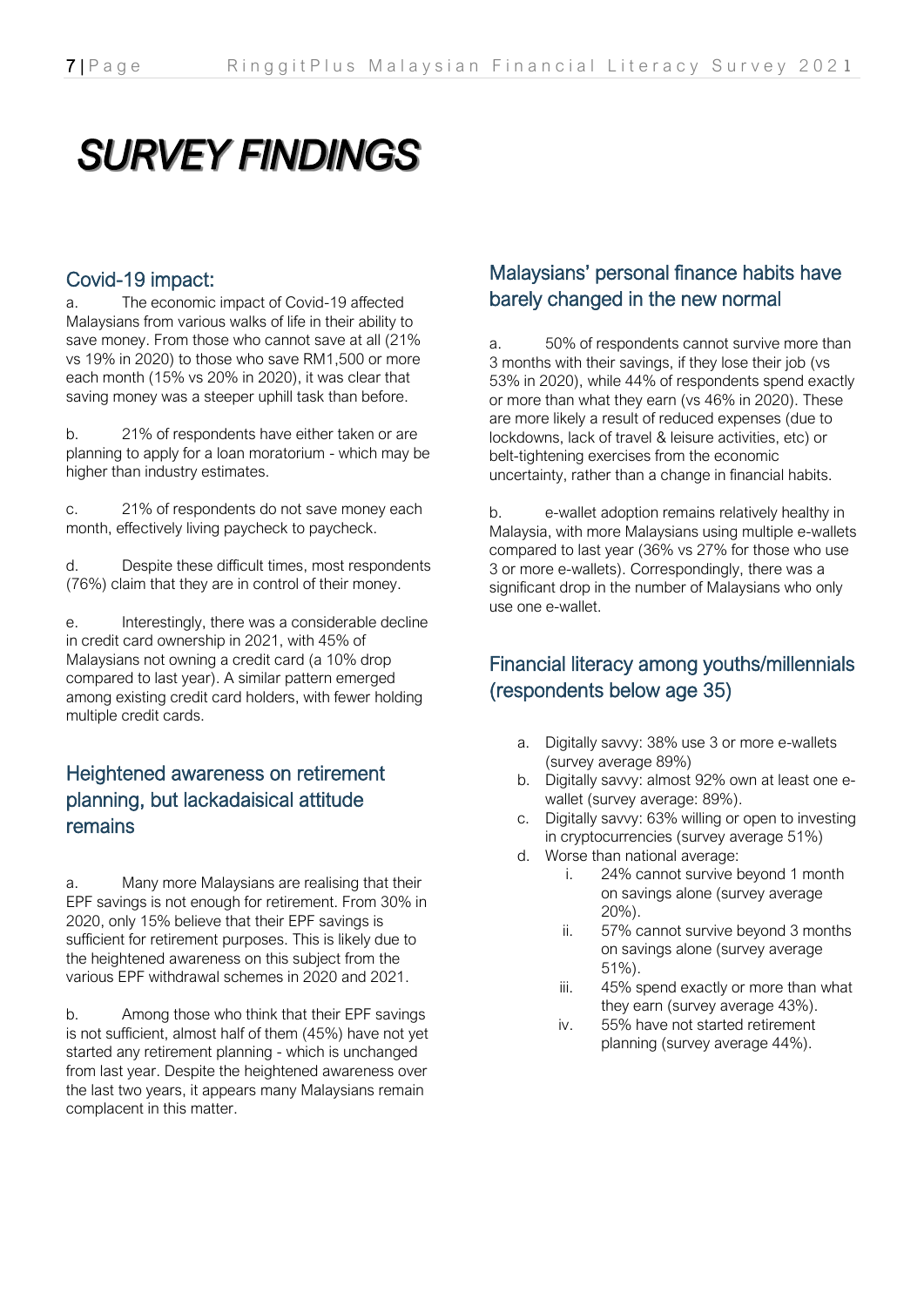# Silver Linings

a. Malaysians are now actively building their emergency funds. This was the top reason (63%) Malaysians are saving money this year, after our 2020 survey noted that 27% realised the importance of having one.

b. Malaysians are also optimistic about a gradual recovery moving forward, with saving for retirement (49%) and travel (40%) making up the top three reasons for saving money.

c. Almost half of respondents (49%) who aren't already invested in cryptocurrencies are willing or open to investing in it, an encouraging sign of Malaysians' views on alternative assets.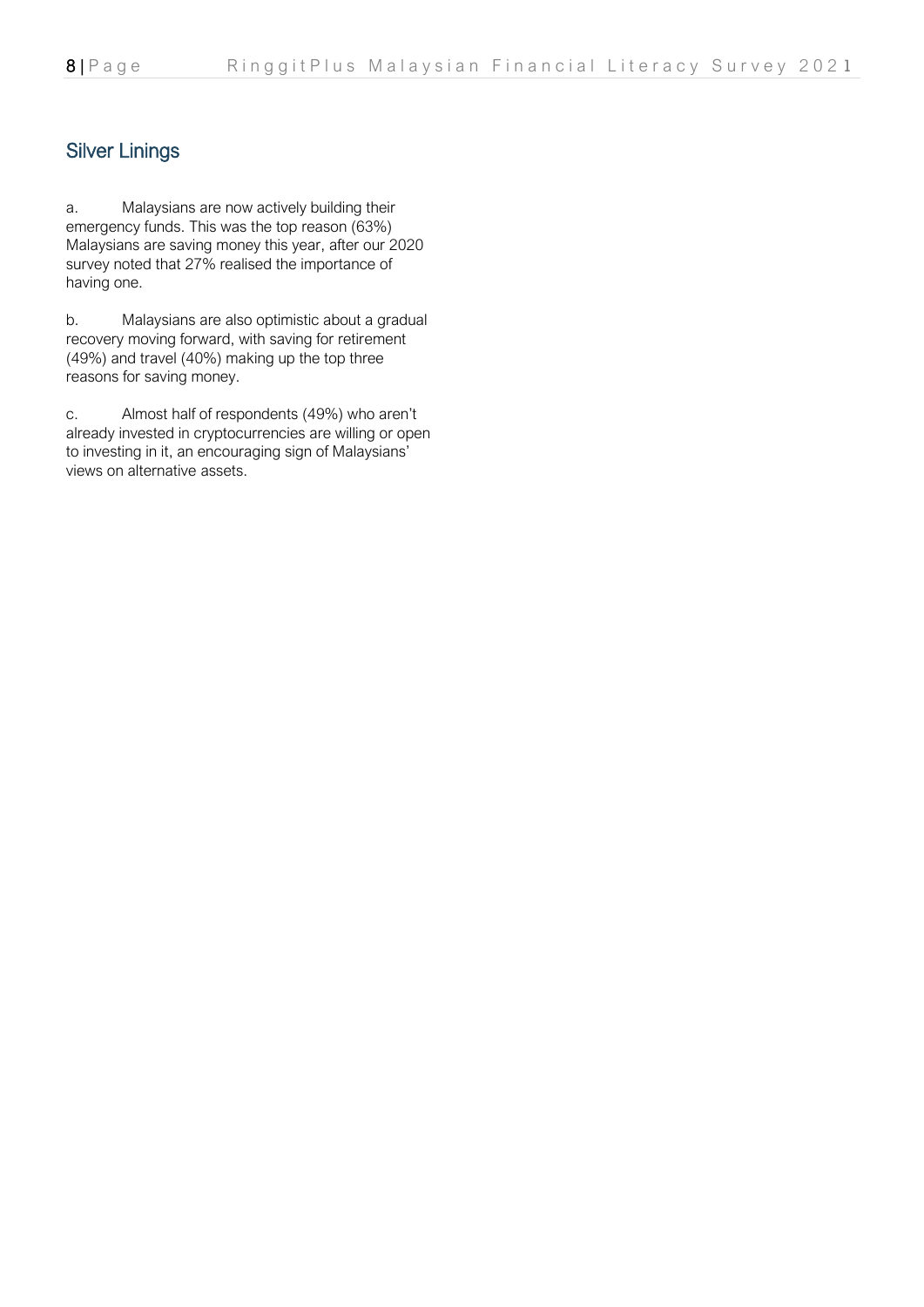# FINANCIAL LITERACY SURVEY FULL **REPORT**

#### About half of Malaysians save less than RM500 per month.

Q7 How much do you currently manage to save each month?  $21\%$  n=(314) I don't manage to save each month Less than RM500  $31\%$  n=(477) 25% n=(376) Between RM500 and RM1 000  $8\%$  n=(127) Between RM1 001 and RM1 500 15%  $n=(224)$ Above RM1.500

#### About 51% indicate that they can only survive for less than 3 months if they lose their job. However, 28% are able to last over 6 months comfortably.

Q8 If you lose your job, and all you have are your savings, how long do you think you can survive with your current lifestyle?

| Less than a month                              | $20\%$ n=(301) |                |
|------------------------------------------------|----------------|----------------|
| I can get by for 1-3 months                    |                | $31\%$ n=(465) |
| can survive for 4-6 months                     | $21\%$ n=(321) |                |
| I think I could last over 6 months comfortably |                | $28\%$ n=(431) |

#### About half (56%) indicate that they spend whatever they earn and save the rest each month. However, 43% of them spend more or exactly of what they earn every month.

Q9 If you are honest with yourself, each month you.

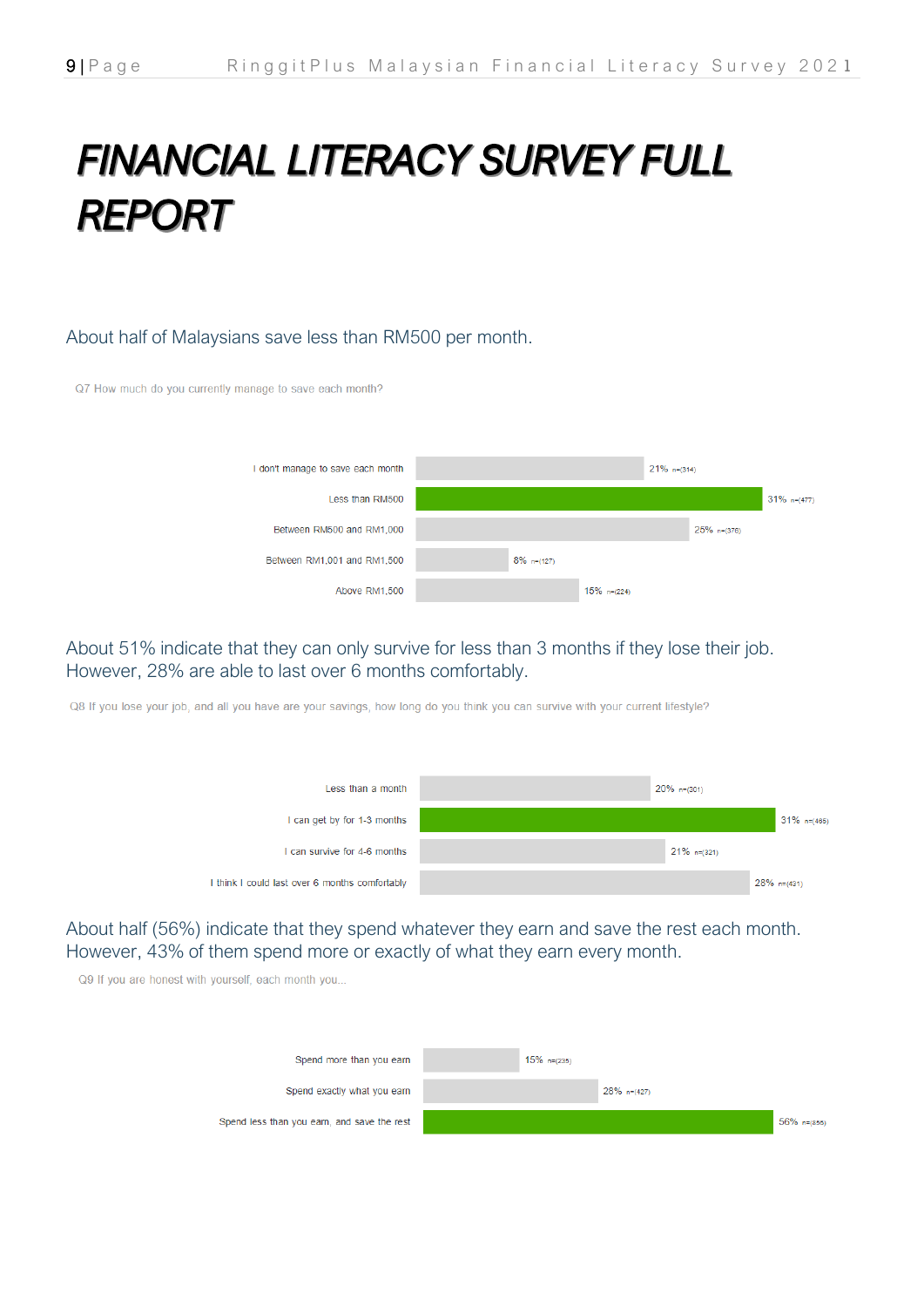#### About 3 in 4 consumers believe they are currently in control of their money.

Q10 Do you think you are in control of your money?



#### The top 3 reasons consumers are saving these days; to build an emergency fund (63%), retirement (43%), and travel (40%)

Q11 What are you currently saving money for? Please select your TOP THREE options.



24% of consumers indicate that they know what a credit score is and their respective score. However, 32% know the concept of a credit score but do not know their own score, while 28% do not know what a credit score is.

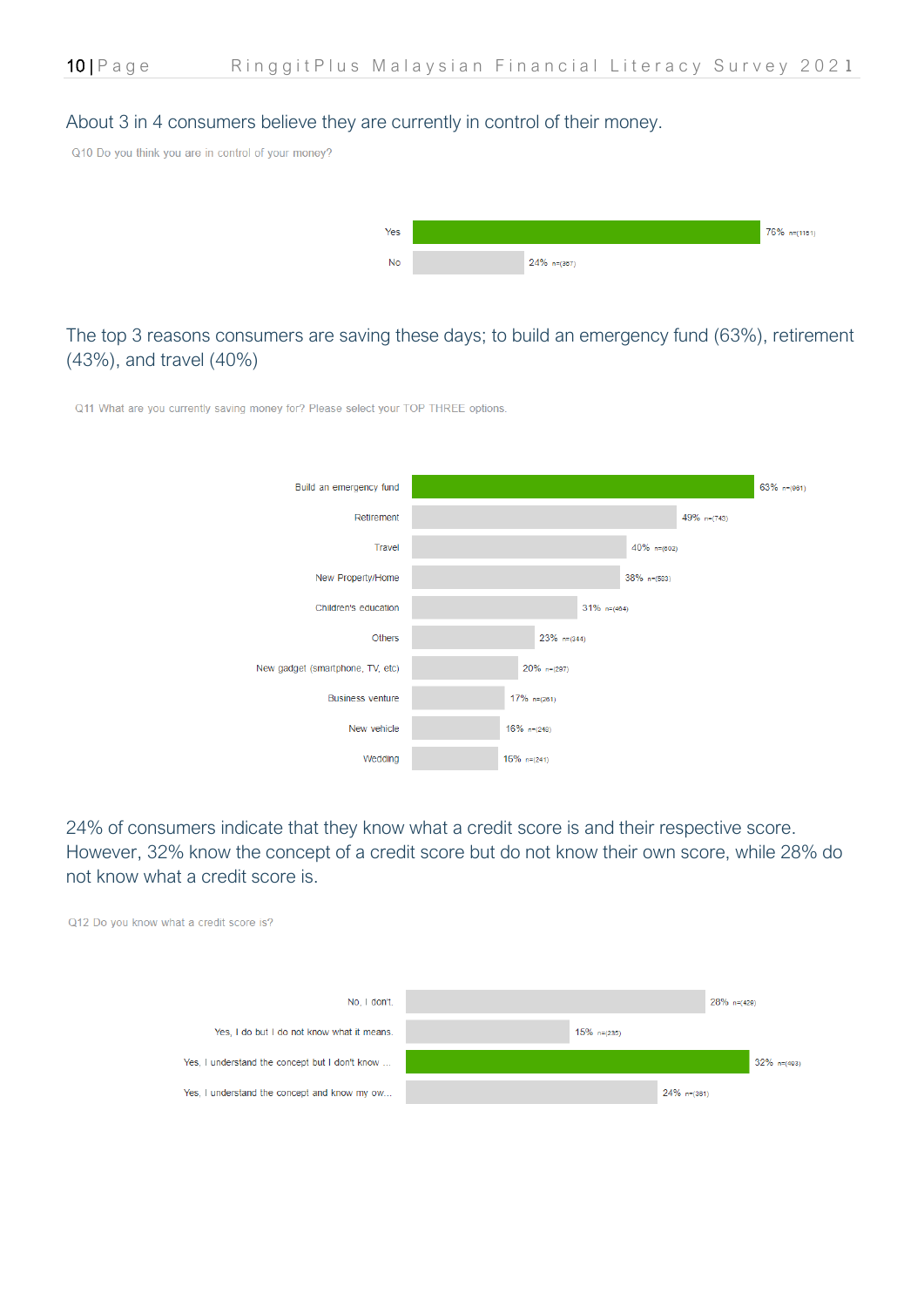A majority (74%) knows that the benefits of a high / good credit score includes higher chances of approval for credit cards and loans. 60% indicate that it includes faster credit and loan approvals, whereas 50% knows that they have a higher chance of acquiring a higher credit limit.

Q13 As far as you know, what are the benefits of having a high / good credit score?



### A majority (60%) is concerned about falling victim to identity theft online, but 1 in 10 consumers are not concerned at all.

O14 Are you concerned about falling victim to identify theft online?Identify theft is an act of crime in which a fraudster steals your sensitive personal information such as your NRIC details passport details, credit card or banking details

| Not at all concerned | $4\%$ n=(56) |                |             |
|----------------------|--------------|----------------|-------------|
| Not really concerned | $6\%$ n=(98) |                |             |
| Somewhat concerned   |              | $30\%$ n=(454) |             |
| Very concerned       |              |                | 60% n=(910) |

### The type of identity theft that consumers are most concerned about is the access to their bank accounts, and/or credit cards (89%).

Q15 Which type of identity theft are you concerned about?

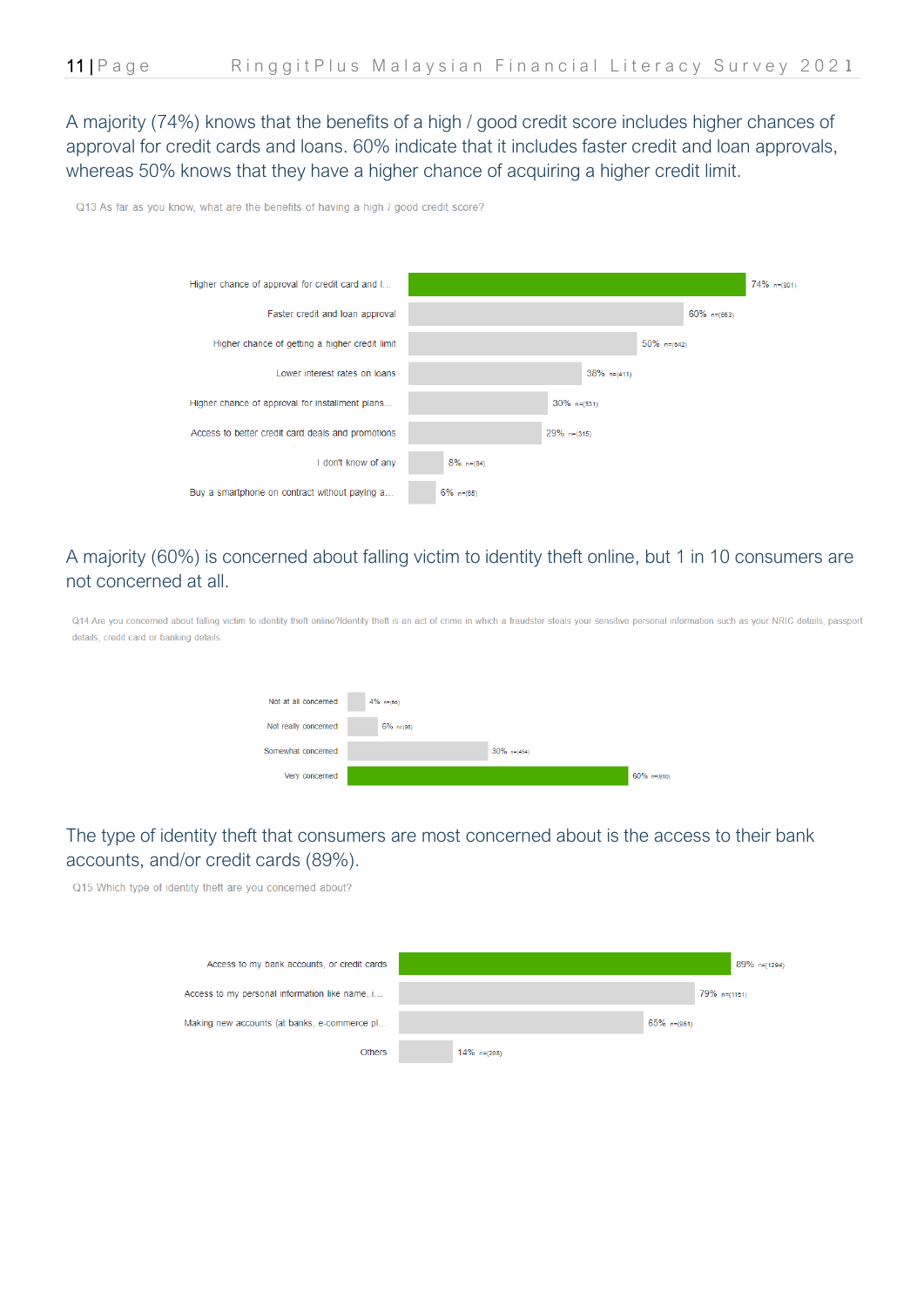### The most important aspect of digital identity by consumers is to protect their private data from cybercriminals (82%)

Q16 Which aspects of digital identity is important to you?



#### 1 in 5 consumers indicate that they had applied or are planning to apply for a loan moratorium this year

Q17 Did you or do you plan to apply for the loan moratorium this year?



Among those who have applied or were planning to apply for a loan moratorium; 29% indicate they will use the cash available to pay off other debts, 28% say they will use it to invest, and 27% will use it to make up for the lost income to pay for household spending.



Q18 What did/do you intend to do with the cash available from taking the loan moratorium?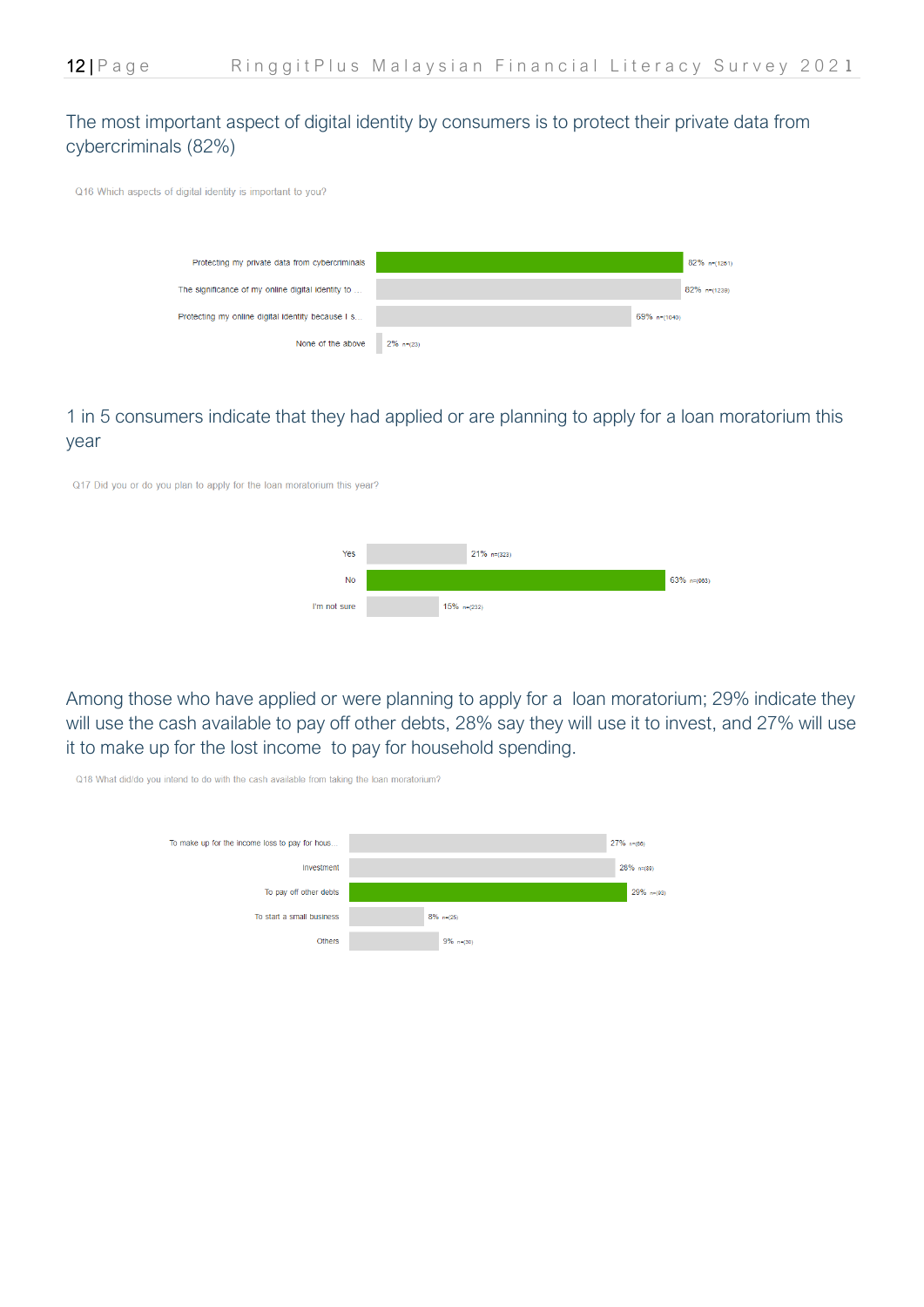### Out of 4 services, most consumers (65%) are aware of AKPK but they have never used it. More than half of the consumers are not aware of BNM Link and Telelink, OFS, and ABM Connect.





Q20 Have you sought services from the following channels/agencies? - Agensi Kaunseling dan Pengurusan Kredit (AKPK)



Q21 Have you sought services from the following channels/agencies? - BNMLINK and TELELINK



Q22 Have you sought services from the following channels/agencies? - Ombudsman for Financial Services (OFS)



Q23 Have you sought services from the following channels/agencies? - ABM Connect

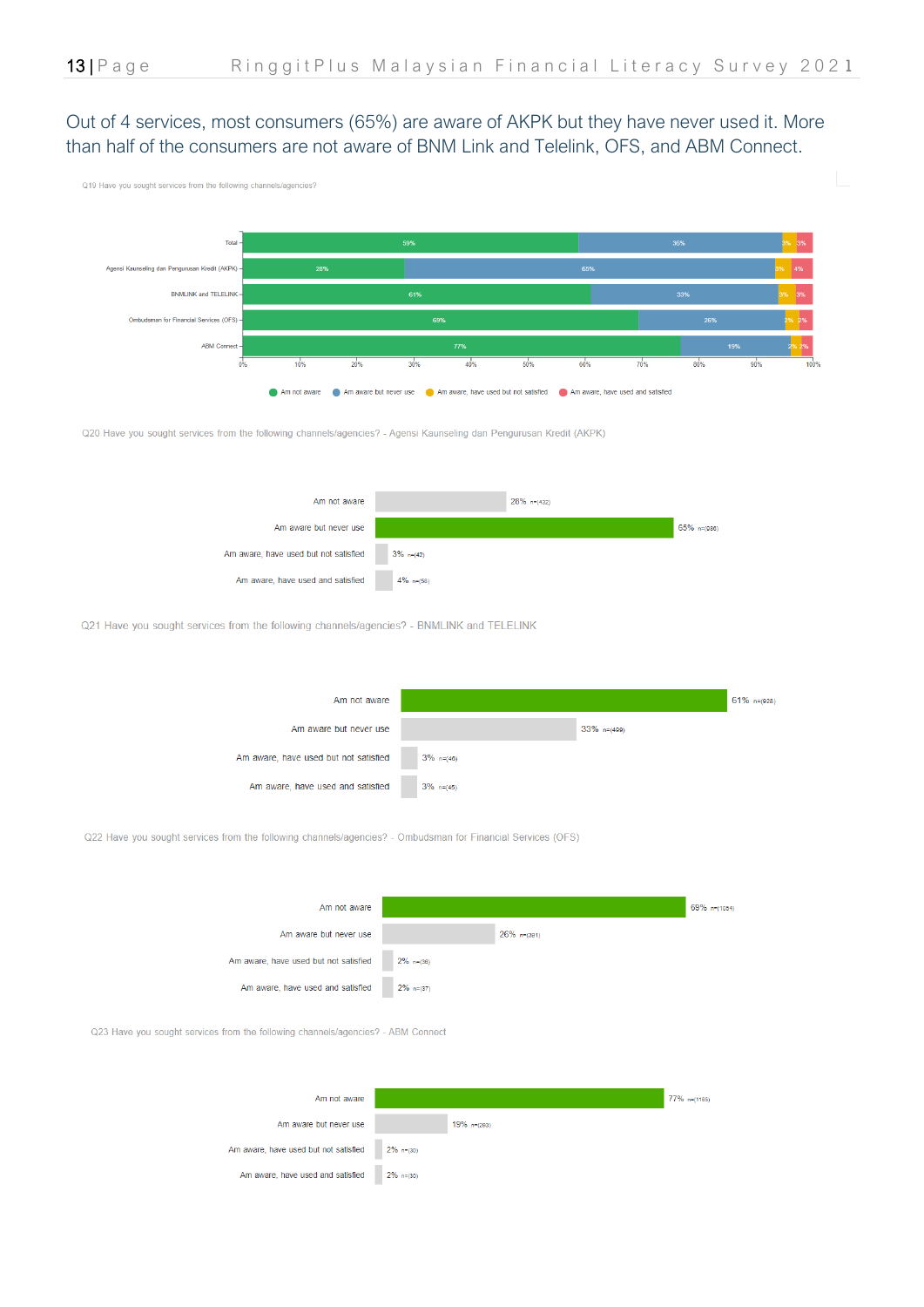#### More than half of consumers (55%) own one or more credit cards



#### 70% of consumers pay their credit card bill in full every month



#### 89% of consumers use one or more e-wallets.

Q26 How many e-wallet apps do you use?



#### 35% say their Touch 'n Go e-wallet is the one they use most often.

Q27 Which is your most used e-wallet app? Touch 'n Go eWallet  $35\%$  n=(527)  $9\%$  n=(143) Boost  $16\%$  n=(237) GrabPay **MAE**  $7\%$  n=(111) ShopeePay  $27\%$  n=(404)  $6\%$  n=(96) Others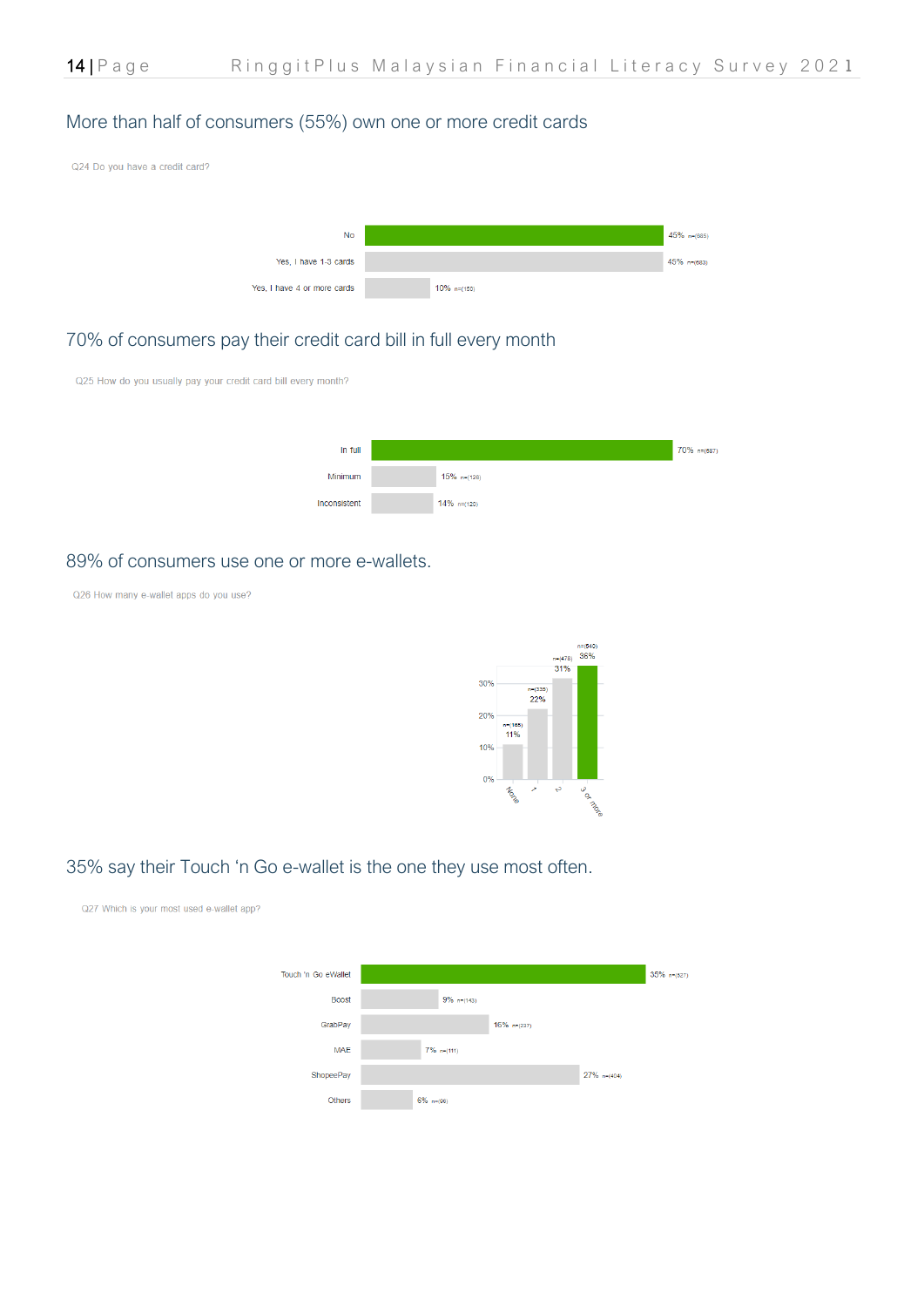#### About 44% of consumers have not started planning for retirement.

Q28 Have you started planning for your retirement?



When it comes to consumers' retirement savings, the most common form is EPF (84%), followed by savings/fixed deposits (68%), then unit trusts / mutual funds (54%).



Despite the majority of consumers maintaining their EPF savings, 59% indicate that it will not be enough for retirement, whereas 26% of them are not sure if it is enough.



#### Most consumers (57%) indicated that they did not apply for any schemes in the past year.

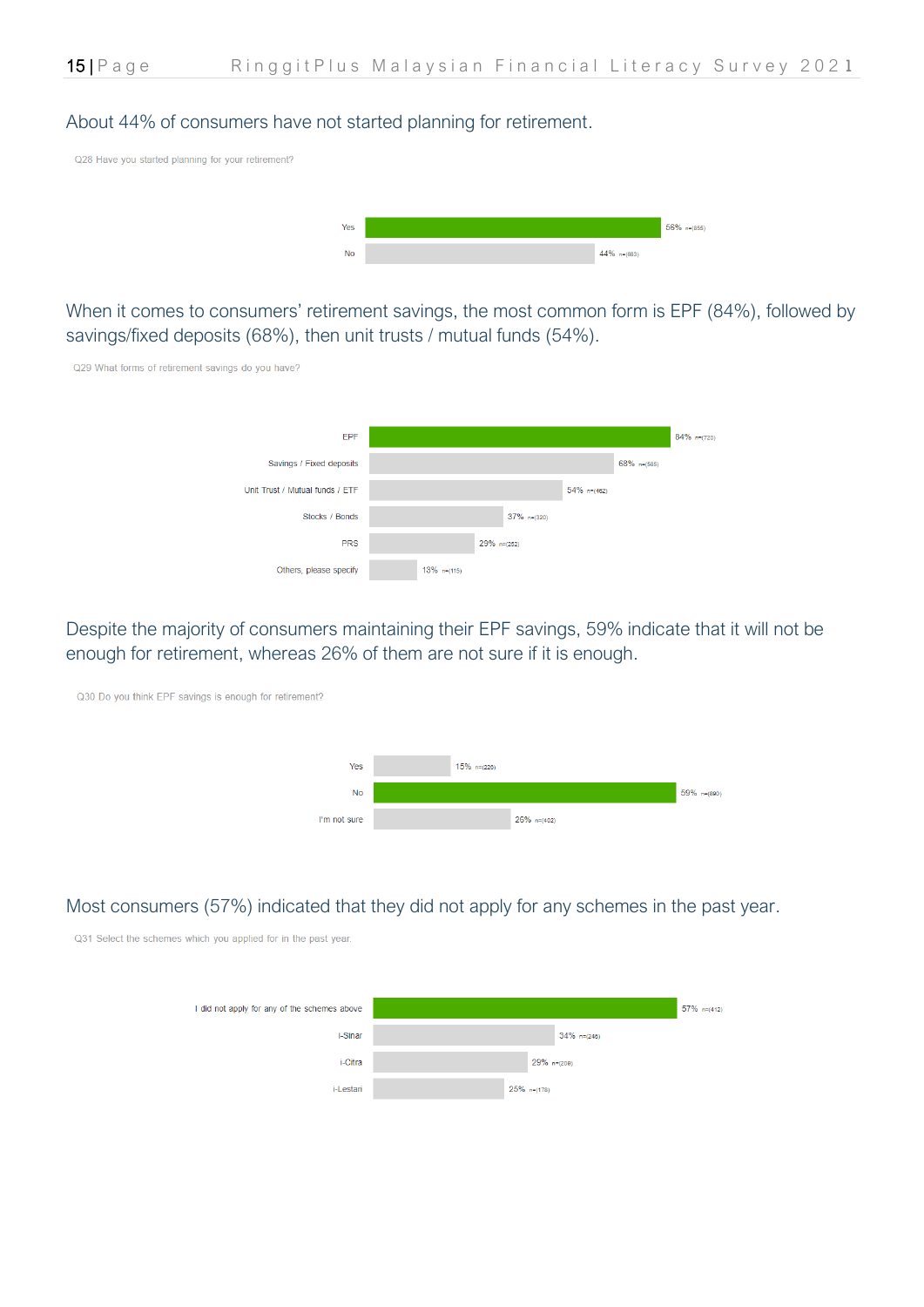51% indicate that they withdrew their EPF savings during the pandemic for emergency funds, while 44% used it for investments, and 41% used it to pay bills / instalments / debts / other commitments.

Q32 What were the reasons behind your decision to withdraw your EPF savings during the pandemic?



### The type of investment that most consumers currently have are unit trust (42%), followed by Stocks (30%) and Private investment funds (23%)

Q33 What type of investment products do you invest in?



### Among those who are currently investing, 38% of consumers would prefer medium risk investments with 6-7% p.a returns.

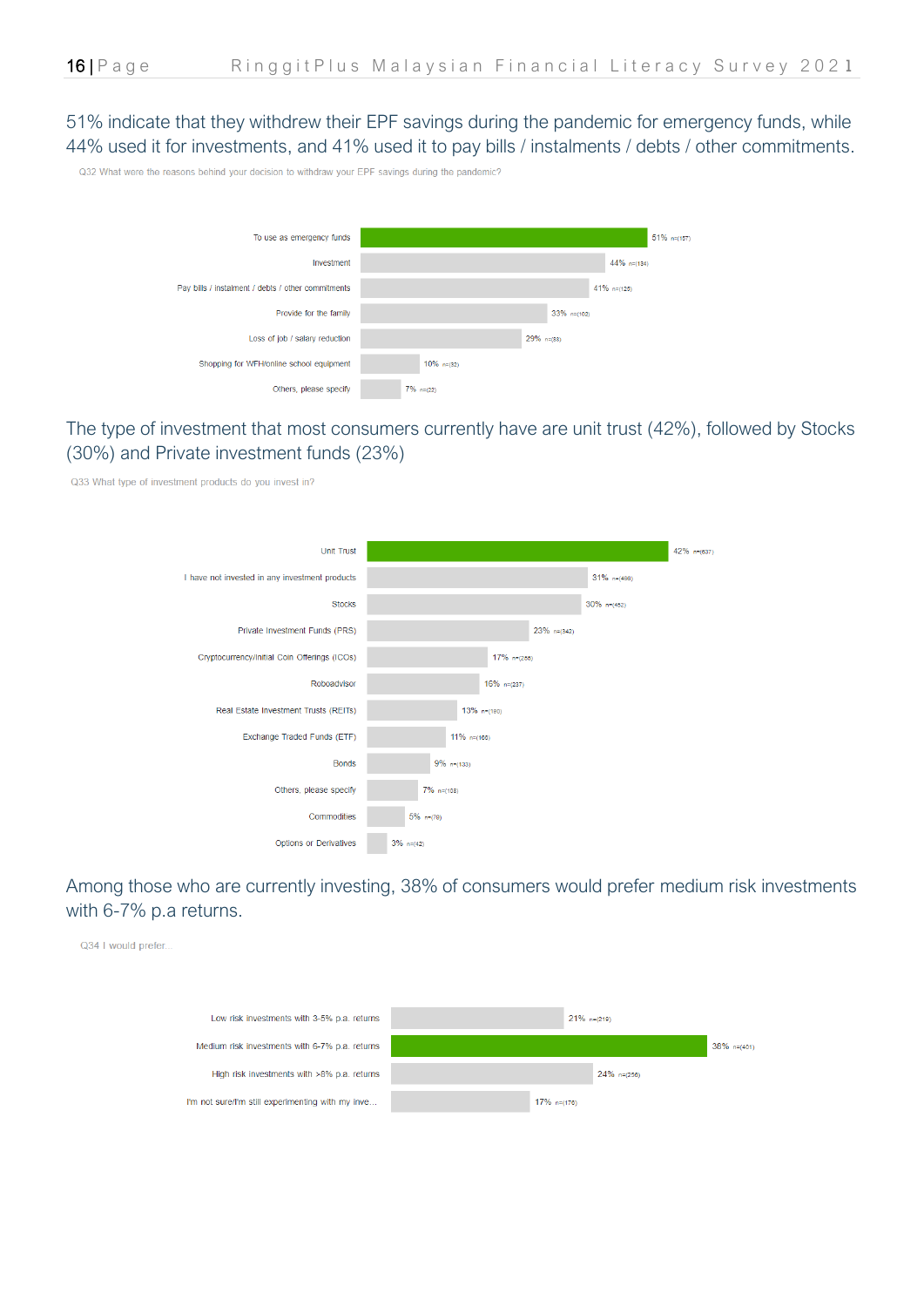### Among those who are currently not investing in cryptocurrency, 50% of consumers are not planning to invest in cryptocurrency at all.

Q35 Are you planning to invest in cryptocurrencies?



### Among those who are currently not investing with roboadvisors, more than half of consumers (62%) are considering investing with roboadvisors.

Q36 Would you invest using a robo-advisor?Roboadvisors are digital platforms that provide automated, algorithm-based investment services. It helps users build their investment portfolio based on their risk profile and goals



Among those who are currently investing in cryptocurrency, 72% of them are investing in Bitcoin (BTC), Ether (55%), Ripple (50%), followed by Litecoin (32%).

Q37 What cryptocurrencies do you own?

| Bitcoin (BTC)      |                |               |                | 72% n=(184) |
|--------------------|----------------|---------------|----------------|-------------|
| Ether (ETH)        |                |               | $55\%$ n=(140) |             |
| Ripple (XRP)       |                |               | $50\%$ n=(127) |             |
| Litecoin (LTC)     |                | $32\%$ n=(81) |                |             |
| Bitcoin Cash (BCH) | $23\%$ n=(58)  |               |                |             |
| <b>Others</b>      | $20\%$ n=(50)  |               |                |             |
| Dogecoin (DOGE)    | $17\%$ n=(44)  |               |                |             |
| Cardano (ADA)      | $15%$ $n=(38)$ |               |                |             |
| Solana (SOL)       | $9\%$ n=(24)   |               |                |             |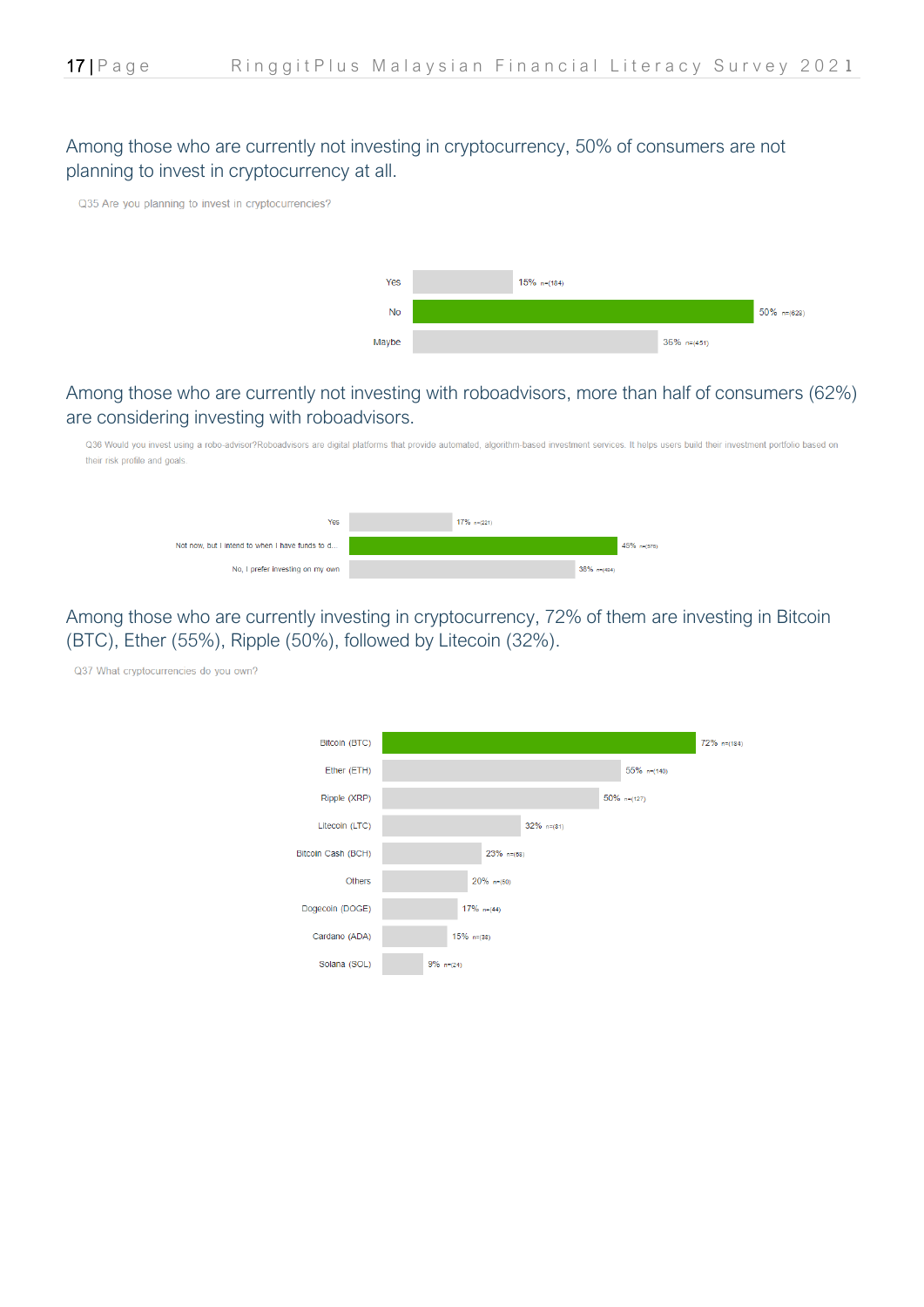#### A majority (73%) are using Luno to invest in cryptocurrencies

Q38 Which one of these exchanges are you using to invest in cryptocurrencies?



#### 48% of consumers do their research on an insurance policy via an agent, whereas 45% do their own research online.

Q39 How do you usually research an insurance policy?



#### A majority (65%) of consumers usually purchase and insurance policy via an agent

Q40 How do you usually purchase an insurance policy?

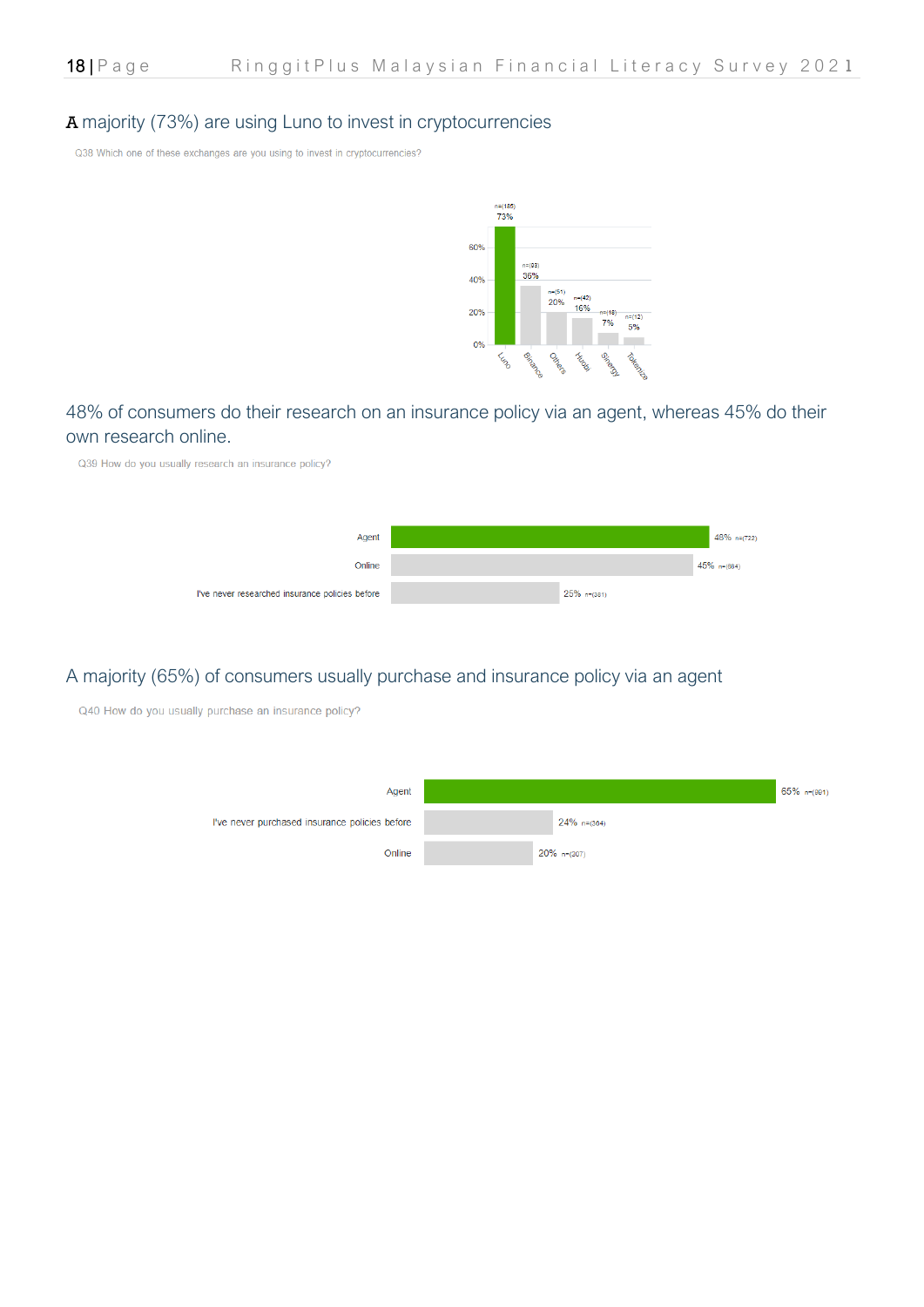The most important factors when buying an insurance policy according to Malaysians include, price and affordability (81%), ease of claims process (73%), an easy to understand product (60%),and brand & reputation (49%).

Q41 In your opinion, what are the most important factors when buying an insurance policy?



### 65% of consumers read the Product Disclosure Sheet before purchasing an insurance or takaful product but only 31% fully understand its contents.

Q42 Do you read the Product Disclosure Sheet (PDS) of an insurance/takaful product before purchasing?



#### 45% of consumers would still consider buying a property in a post-Covid situation

Q43 Would you still consider buying a property in a post-COVID situation?

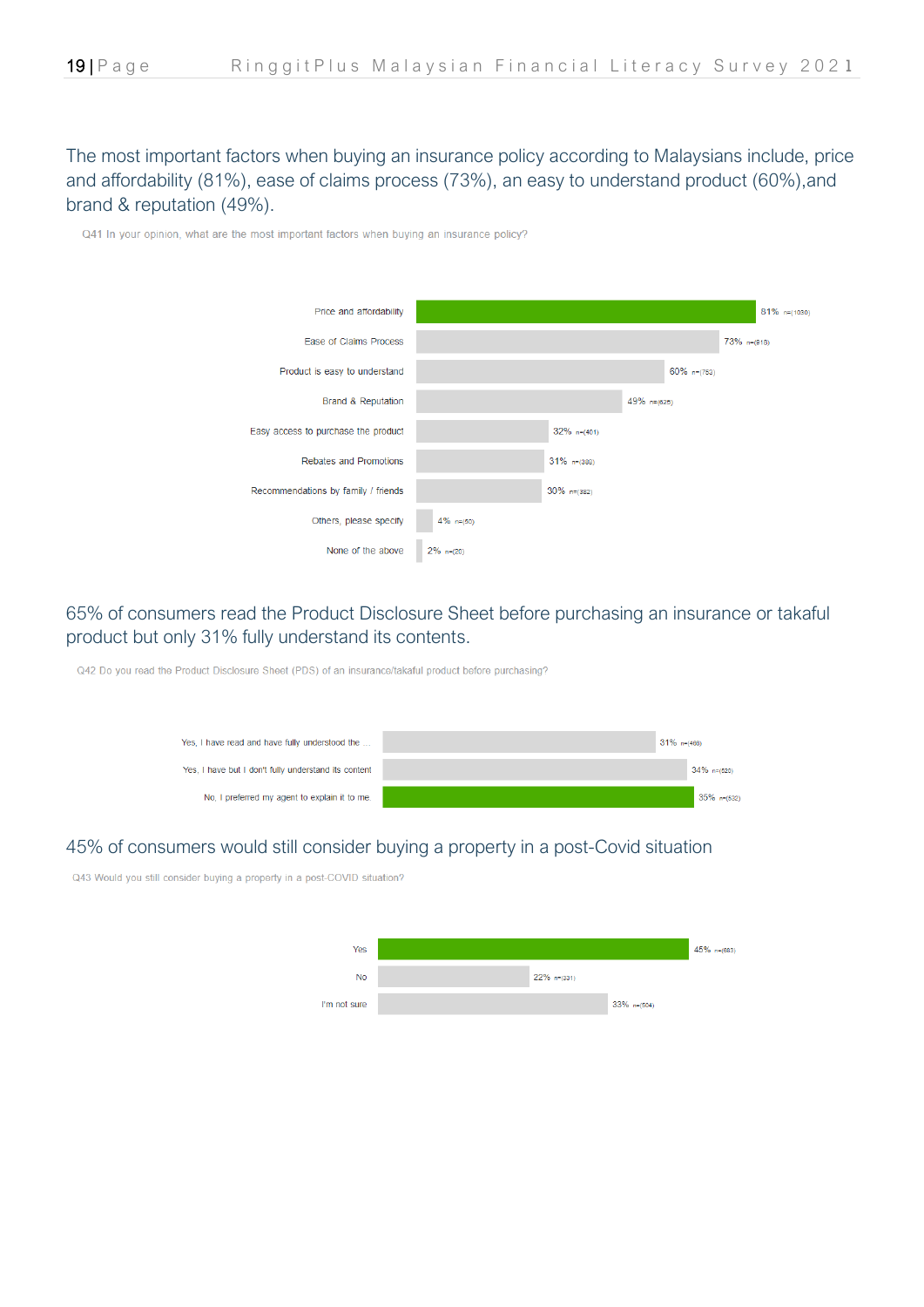#### Meanwhile, 35% indicate that they are planning to purchase a property in the next  $1 - 3$  years

Q44 When are you planning to purchase a property?



Among those who are planning to purchase a property in the next 5 years, 33% state that their key motivation would be for investment purposed, followed by being able to enjoy rebates as a firsthome buyer (32%).

Q45 Since you are planning to purchase a property within the next 5 years, what would be your key motivation?



The top 3 key factors that influence the consumer when purchasing property are Location, Connectivity & Environment (80%), Selling Price (69%) and Unit Size, Layout & Design (61%)

Q46 What are the 3 key factors influencing your property purchase decision? Please select 3 options at most.

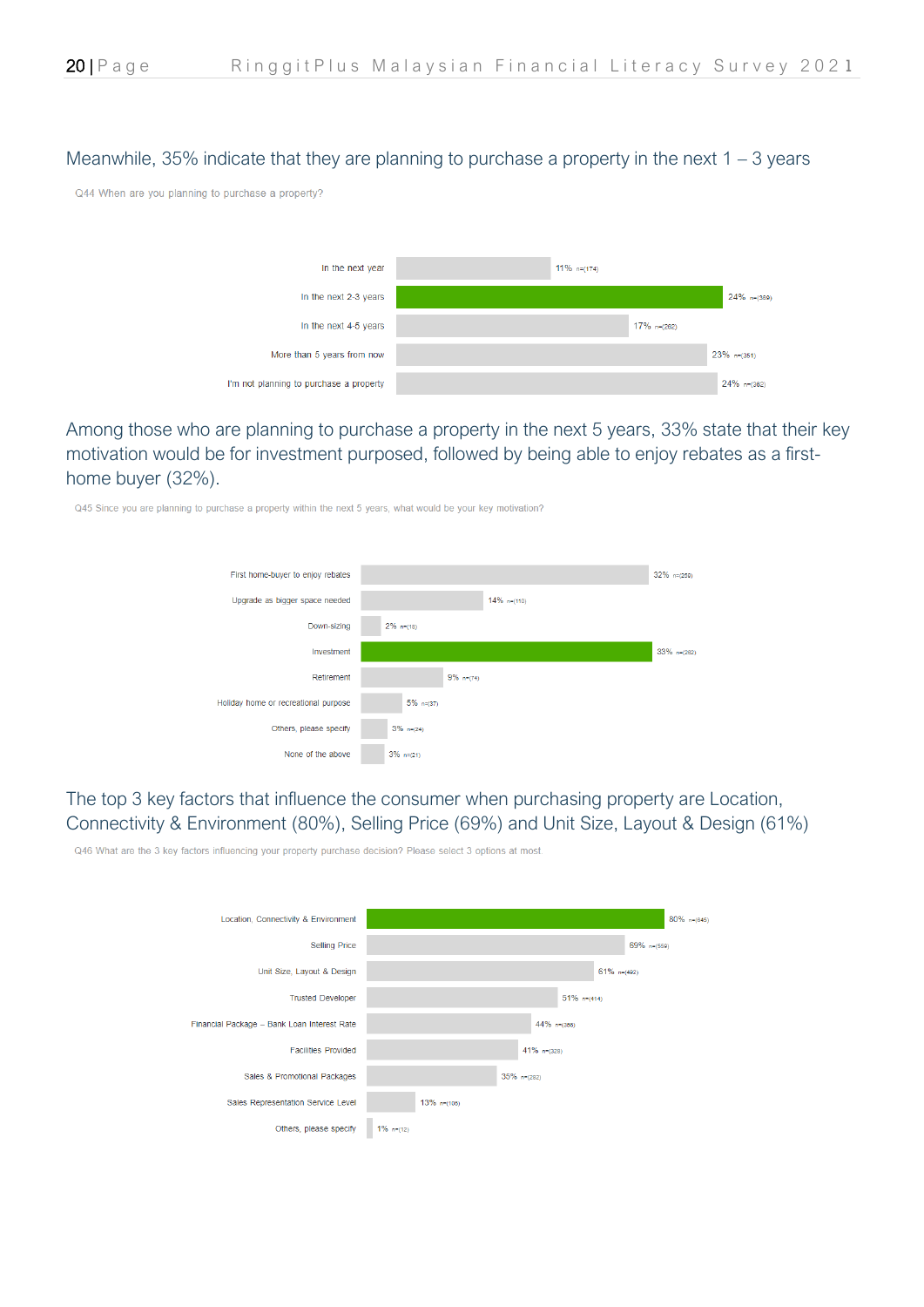#### Among those who are considering purchasing their next property, a majority (36%) indicate that their budget is currently RM300k – RM600k

Q47 If you are considering to buy your next property, what's the budget you have in mind?



#### The most preferred source of information for the next property purchase is through a property agent (61%), property developer's website (56%) and internet property listing portal (54%).

Q48 Where will you get the source of information for your next property purchase? Please select 3 options at most



### Most common housing schemes that most consumers have heard of before are Perumahan Rakyat 1Malaysia (PR1MA) (75%), followed by My First Home Scheme (47%).

Q49 Which of the following affordable housing schemes have you heard of before?

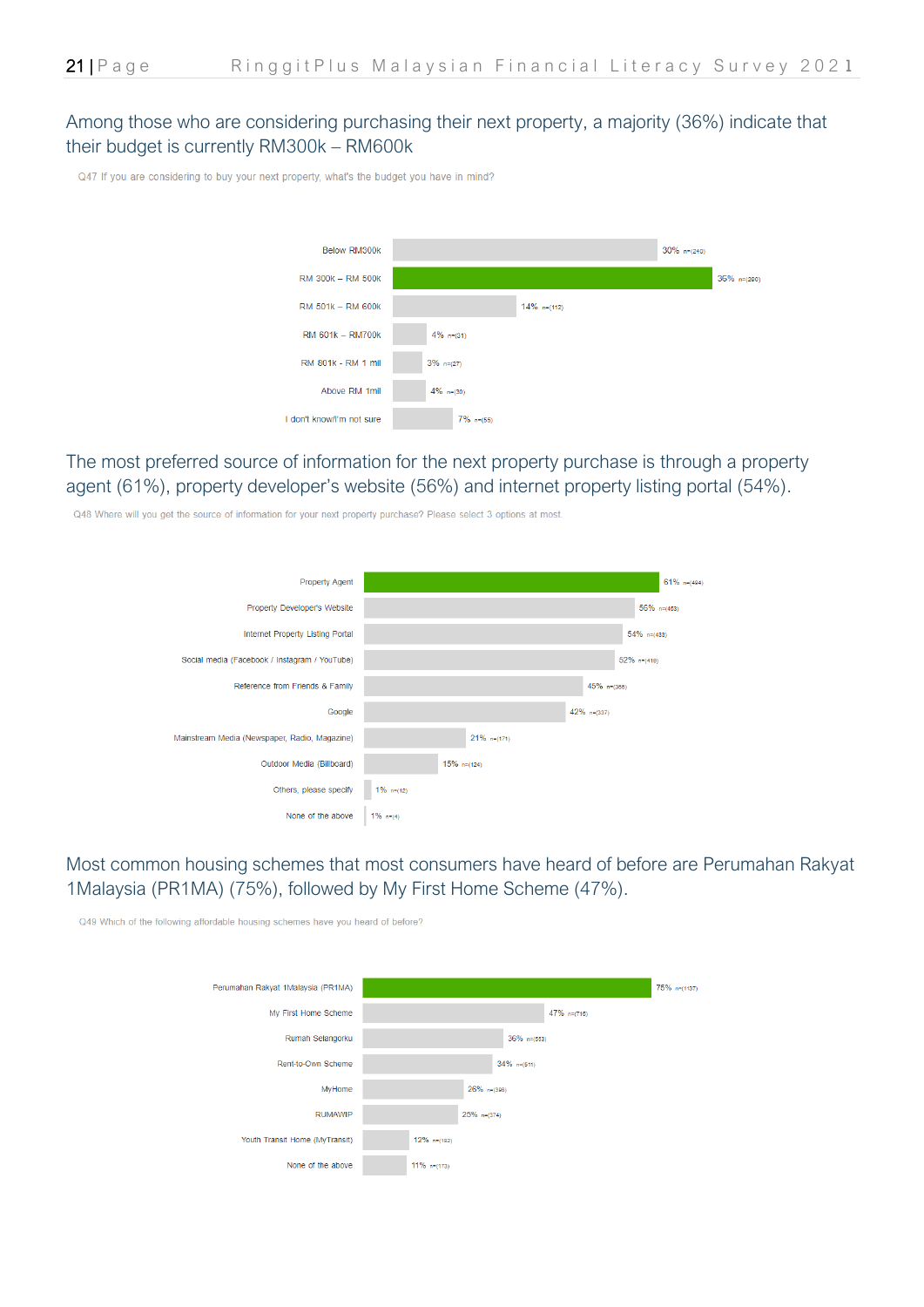#### 18% of consumers indicate that 20% of their net income is spent on housing

Q50 How much of your monthly household net income is spent on housing (rent or paying for mortgage)?



- End of Report -